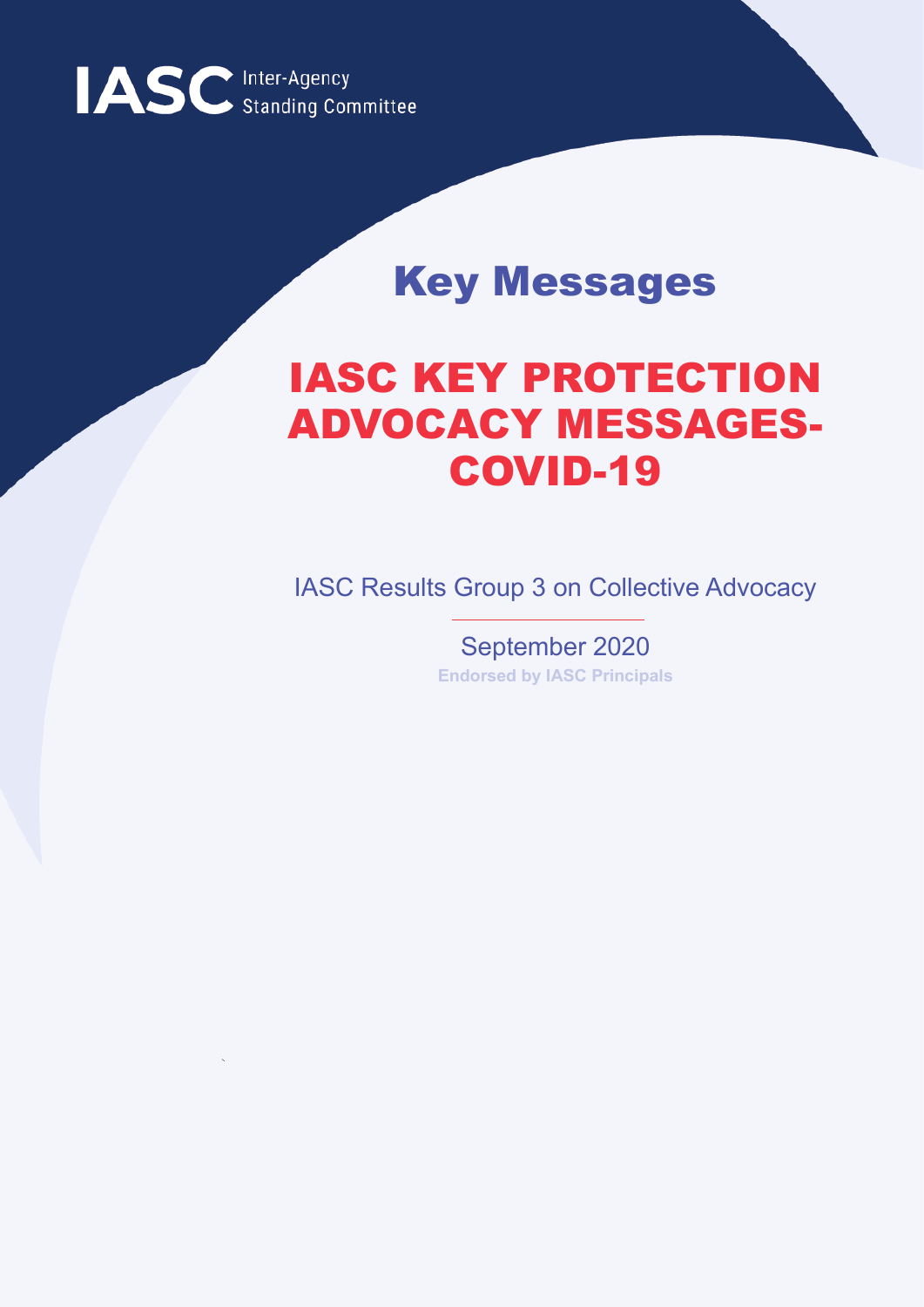#### **IASC Results Group 3 on Collective Advocacy<sup>1</sup> Key Protection Advocacy Messages – COVID-19**

The COVID-19 pandemic is exacerbating protection<sup>2</sup> concerns in humanitarian crises and exposing vulnerable populations to new threats**.** Protection clusters are reporting<sup>3</sup> an increase in cases of violence, including a 'shadow pandemic' of Gender Based violence (GBV), forced displacement, a rise in xenophobia and stigmatization, alongside discrimination in access to health, food, water, education and legal services for vulnerable and marginalized groups. In the face of the largest economic shock the world has experienced in decades,<sup>4</sup> some of the most vulnerable communities are now forced to resort to adverse survival strategies, with limited safe alternatives.

The following messages are based on protection concerns reported through the national protection clusters.<sup>5</sup> Their objective is to inform on key protection issues related to or exacerbated by the COVID-19 pandemic and to suggest how these protection issues could be addressed through collective advocacy.

#### **Key protection concerns:**

**Increasing negative coping mechanisms.** The pandemic is disproportionately affecting people who were already vulnerable due to their gender, age, disability, ethnicity, displacement status, or belonging to marginalised or discriminated groups. COVID-19 could double the number of people facing hunger globally and substantially increase poverty.<sup>6</sup> With limited safe alternatives, communities are left with only dangerous options. Two thirds of protection clusters report the sale or exchange of sex as a coping mechanism commonly occurring, and more than half report an increase in child marriage. 7 In Mali, Mozambique, Niger and Chad, instances of child recruitment into armed groups is on the rise, while in Nigeria and Libya, there is an increased risk of trafficking in persons. 8

**Violence, conflict and political unrest are growing under COVID-19**. Latest data suggests there has been a 2.5% increase in violence against civilians<sup>9</sup>, and 80% of protection clusters report an increase in violence since the outbreak of the pandemic.<sup>10</sup> Protection clusters in Nigeria, Mali, Mozambique, Libya and Yemen are reporting attacks on camps for the displaced, hospitals and schools, which is threatening the safety of millions, and damaging vital infrastructure needed for the response, while increasing humanitarian needs. In addition, the combination of conflicts and legal uncertainty over land tenure rights has exposed vulnerable communities, particularly indigenous peoples to abuse, violence, forced displacement and land encroachment.

**Gender-based violence is increasing exponentially.** Twenty-four of 26 of national protection clusters report increases in the number of Gender Based Violence (GBV) cases.<sup>11</sup> National helplines in places like Zimbabwe and Colombia are receiving up to 150% increase in calls during isolation as many women are being forced to 'lockdown' at home with their abusers.<sup>12</sup> At the same time, services to support survivors are being disrupted or made inaccessible. There are also reports of a rise in harmful practices against girls during COVID-19. Female genital mutilation has been reported to be on the rise globally.<sup>13</sup> GBV experts project that for every three months the lockdown continues, an additional 15 million women and girls could experience GBV and that an additional 13 million child marriages could take place that otherwise would not have occurred between 2020 and 2030. 14

<sup>1</sup> The Global Protection Cluster has been the penholder of these IASC Results Group 3 key protection advocacy messages– COVID-19.

<sup>&</sup>lt;sup>2</sup> Protection is defined by the IASC as '... all activities aimed at obtaining full respect for the rights of the individual in accordance with the letter and the spirit of the relevant bodies of law (i.e.

International Human Rights Law, International Humanitarian Law, International Refugee Law.' <sup>3</sup> Through the GPC monthly protection survey of 26 national protection clusters (August)

<sup>4</sup> [https://www.worldbank.org/en/news/feature/2020/06/08/the-global-economic-outlook-during-the-Covid-19-pandemic-a-changed-world](https://www.worldbank.org/en/news/feature/2020/06/08/the-global-economic-outlook-during-the-covid-19-pandemic-a-changed-world)

<sup>&</sup>lt;sup>5</sup> Through the GPC monthly protection survey of 26 national protection clusters (August)

https: /www.wfp.org/news/Covid-19-will-double-number-people-facing-food-crises-unless-swift-action-taken 7 https://www.globalprotectioncluster.org/wp-content/uploads/GPC-SitRep\_August\_FINAL\_7\_updated.pdf

<sup>8</sup> https://www.globalprotectioncluster.org/wp-content/uploads/GP

<sup>9</sup> <https://acleddata.com/2020/08/04/a-great-and-sudden-change-the-global-political-violence-landscape-before-and-after-the-covid-19-pandemic/>

https://www.globalprotectioncluster.org/wp-content/uploads/GPC-SitRep\_August\_FINAL\_7\_updated.pdf <sup>1</sup>https://www.globalprotectioncluster.org/wp-content/uploads/GPC-SitRep\_August\_FINAL\_7\_updated.pdf

<sup>12</sup> [https://www.globalprotectioncluster.org/wp-content/uploads/GPC-SitRep6June-2020\\_FINAL-3.pdf](https://www.globalprotectioncluster.org/wp-content/uploads/GPC-SitRep6June-2020_FINAL-3.pdf)

<sup>13</sup> <https://www.unfpa.org/resources/covid-19-disrupting-sdg-53-eliminating-female-genital-mutilation>

<sup>&</sup>lt;sup>14</sup> [https://www.unfpa.org/press/new-unfpa-projections-predict-calamitous-impact-womens-health-Covid-19-pandemic-continues](https://www.unfpa.org/press/new-unfpa-projections-predict-calamitous-impact-womens-health-covid-19-pandemic-continues)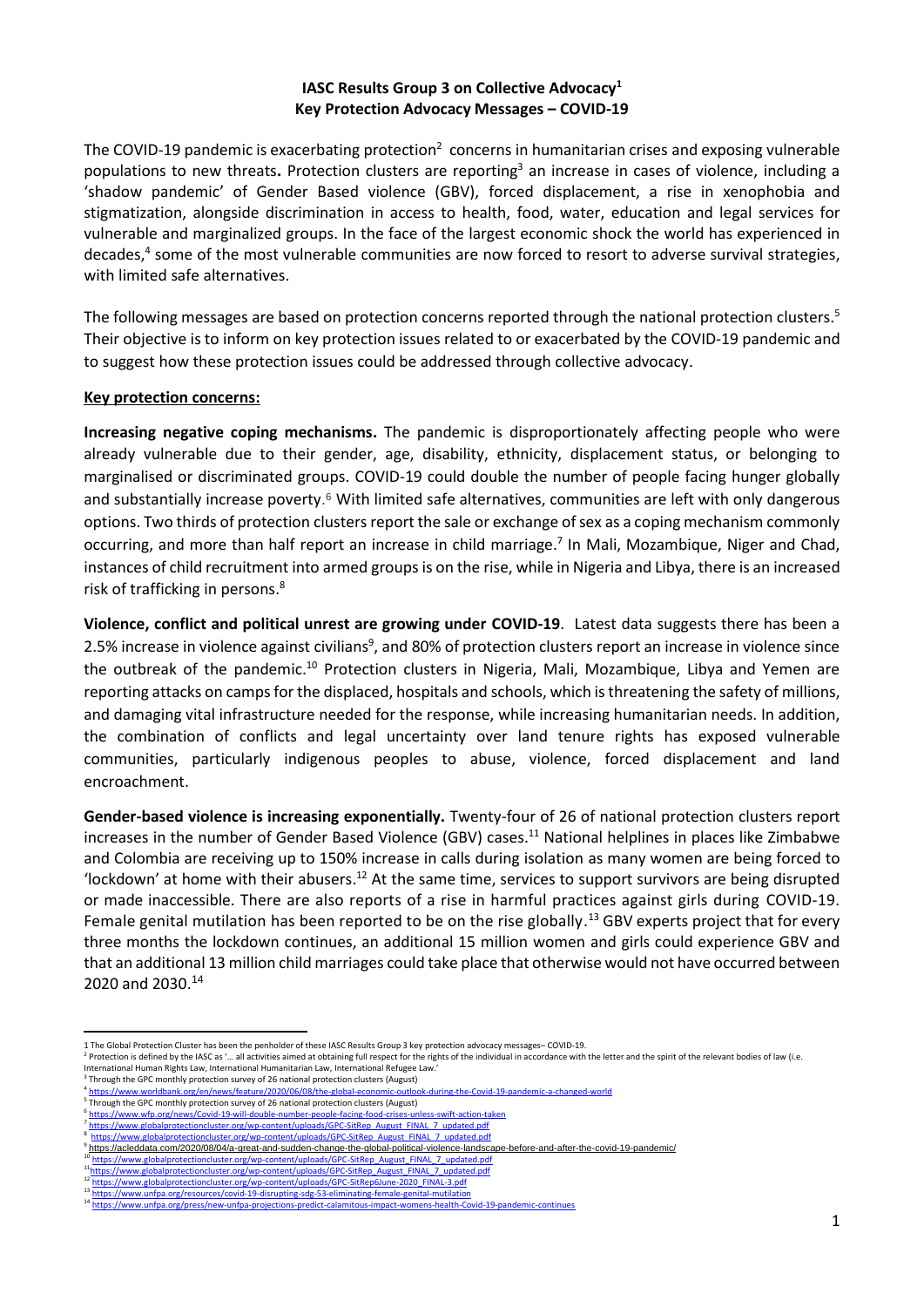**Xenophobia, racism, and** s**tigmatization are on the rise.** Around 85% of field protection clusters report increased stigmatization, including attacks against displaced and other marginalized people – including LGBTI and indigenous communities - accused of spreading the virus.<sup>15</sup> This is pushing already ostracised groups further into the margins of society, which has the potential to violently escalate if unaddressed. Violence and tensions against displaced persons and returnees have been reported in Guatemala, Venezuela, Nigeria, Burundi, Afghanistan, Yemen and Cameroon. Threats and attacks against people suspected to be infected, including older persons, persons with disabilities, health and humanitarian workers are also reported.

**Services are not reaching everyone equally**. Nineteen of 26 protection clusters report deprivation of liberty and arbitrary restrictions on movement as having a moderate to high impact on communities. <sup>16</sup> Containment measures, arbitrary restrictions on movement, and lack of available information means not everyone is accessing life-saving services equally. This not only weakens the health response but can also feed into discriminatory practices that cause harm and could create lack of trust between humanitarian actors and the communities we serve. State and non-state actors' restrictions on access to certain populations – including IDP populations in camps, returnees in quarantine, and people in detention – is limiting the ability of protection actors to reach and inform communities on where to access help. In places like Myanmar, Iraq and Yemen, where getting services to affected people was already burdened with restrictions, impediments and high-level negotiations, access could further deteriorate.

**This virus has proven that no-one is safe until everyone is safe.** Yet, several humanitarian crises are not getting the right attention from the international community. Underinvestment in complex protection crises continues to force entire nations into a difficult and dangerous fight against COVID-19 and its consequences. Lack of political will, poor economic support and media attention mean that several countries such as Cameroon, Colombia, the Central African Republic, Burkina Faso and Niger risk slipping further into dangerous levels of insecurity.

**The funding situation is dire across the board, but protection cannot be neglected**. Protection is recognised as central to humanitarian response and essential for development and peace. In the COVID-19 response, protection cluster requirements accounts for 8% of the total appeal in those countries and currently is just 12% funded overall.<sup>17</sup> Lack of protection funding is affecting the capacity to monitor trends, and identify interventions for collective protection outcomes, whilst weakening the ability to access hard-to-reach communities affected by COVID-19, or by pre-existing or exacerbated protection risks. Building back better from the COVID-19 crisis requires that we enhance the protection analysis and early warning as well as address the root causes of climate and displacement. This requires strengthened local capacities in preparedness, response and recovery actions.

**Do no harm**. Protection programming to mitigate risks and respond to the needs of women, children, indigenous peoples and vulnerable groups requires specialist interventions, that yield results over time. Embedding those efforts across all aspects of the response is critical to avoid exposing people to additional risks, and ensuring the response is delivered according to needs and in a culturally appropriate manner. In the face of this extraordinary pandemic, years of work that has been put into mainstreaming protection into humanitarian action and ensuring accountability to the communities we work with is now at risk. Inadequate funding against ambitious targets could force donors and responders to focus attention on where they can have the most impact at speed. This threatens to leave vulnerable groups with diverse needs in complex situations lagging behind, and risks exacerbating and reinforcing harmful inequalities, including gender inequality.

### **Key Messages:**

1. Neglecting to recognize how the economic downturn will affect the protection environment will weaken the effectiveness of COVID-19 interventions to address the needs of people at risk, or those already caught in abusive and exploitative situations. Introducing urgent risk mitigation measures as well as longterm investment in comprehensive protection programming is essential to reduce people's vulnerability

<sup>&</sup>lt;sup>15</sup> https://www.globalprotectioncluster.org/wp-content/uploads/GPC-SitRep\_August\_FINAL\_7\_updated.pdf<br><sup>16</sup> Data from the Global Protection Cluster survey August 2020

eals/952/summary), data consulted on 7-Jul-20 (funding up to end of June). Corresponds to requirements in 27 operations with protection cluster/sector/working group active and included in the GHRP. Funding data for protection sectors in Haiti, Sudan and Venezuela not available"